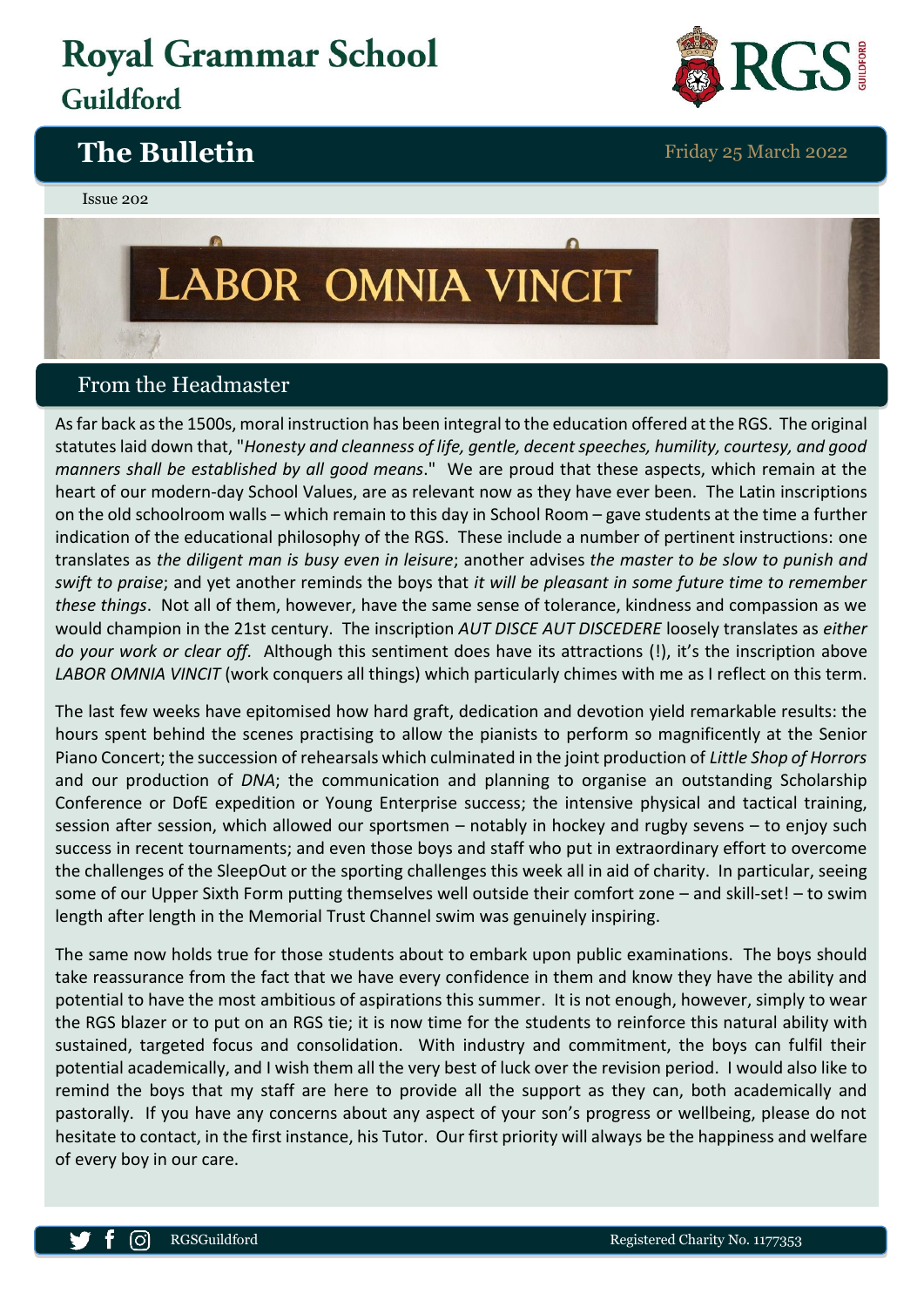So, as we break-up for a well-deserved Easter break, we can all reflect on a term which has seen a welcome return to something approaching normality. The trips, sporting events, plays, concerts, lectures, and so on have been appreciated all the more in the light of their recent absence from the School Calendar. I would like to thank all my staff as well as the boys for their infectious enthusiasm and engagement. I would also like to express my gratitude to you, the parents. As I mentioned recently, we were incredibly grateful to the extraordinary number of you who reacted so swiftly to fill in the Inspection parental questionnaire. Your exceptional support of the School is greatly appreciated and never taken for granted. I very much look forward to sharing the Inspection report with you in the not-too-distant future.

I wish you all the very best for a relaxing, healthy and enjoyable Easter holiday and look forward to seeing the boys return, refreshed and ready for the Trinity Term.

#### Latest News

**CHARITY:** A busy last two weeks of term has included our own clothes day, Second Form SleepOut, the staff versus leavers football match, the Max Windle Memorial Channel Swim and cross-country event. These contributed to our community raising a staggering sum of just under £12,000 this term: an astonishing total which will make a genuine impact to the *Disasters Emergency Committee* and *Transform Housing and Support* as well as our three school-nominated charities, *The Max Windle Memorial Trust*, *Compassion UK*, and *Alzheimer's Society*.

**COMPUTING:** In the Oxford University Computing Challenge, outstanding performances from **Yuvan Raja** (3P), **Freddie Weir** (5N) and **Adam Wang** (5N) saw them scoring full marks, placing them in the top 20 in the country for their respective age groups. **Ronit Sachdeva** (3R) scored 52/66, placing him in the top 0.1% of the country. Yuvan, Freddie and Adam qualified for the final round of the competition. Yuvan achieved second place nationally while Freddie narrowly missed out on a prize, achieving fourth place.

**DRAMA:** The GHS/RGS joint production of *Little Shop of Horrors* was a fantastic spectacle. **Parus Mehra** (L6) was exceptional in the lead role of Seymour; he was barely offstage and sang in virtually every number. His characterisation of the hapless, lowly, love smitten amateur botanist was brilliant. **Jack Fuller** (L6) was also incredible voicing and singing Audrey II, the blood thirsty plant. Jack's range of accent, tone and humour was absolute perfection. **Ferdy Al-Qassab** (L6) was superb as the sadistic, leather-clad, maniacal dentist and **Moog Clyde** (U6) captured the role of Mushnik as the stingy, dishonest owner of the flower shop with impressive skill. Sixth Form students **Ben Cruttwell, Luke Galpin, Lorcan Read**, **Harry Simmons**, **Alex Vale** and **Aaron Venter** were all part of the joyfully energetic chorus.

**MUSIC:** The Joint Schools' Chamber Choir sang Evensong in Winchester Cathedral for the first time since 2016. We were then privileged to welcome pianist Chenyin Li, internationally acknowledged as one of the most exciting and sought-after musicians of her generation, to give a piano masterclass. This was followed by the Senior Piano Concert, with a varied programme from Bach to Beethoven and Dring to Hough. A wonderfully energetic and characterful performance of the 3rd movement of the Gershwin Concerto, given by Joseph Howes, brought the evening to a close. This term's musical programme finished in style with the uplifting Ensembles Concert in the Auditorium providing the perfect culmination to the term.

**SENIOR PREFECTS:** The Headmaster is delighted to announce the Senior Prefect appointments for 2022/23. School Captain is **Louis Wilby** and he is supported by the two Deputy School Captains, **Dev Atara** and **Edward Eves**. Senior Prefect Co-ordinator is **Joe Colton**. The other House Captain appointments are as follows: Austen House is **Ollie de Gentile-Williams**; Beckingham House is **Ro Wright**; Hamonde House is **Boldi Paladi-Kovacs**; Nettles House is **Tom M Humphreys**; Powell House is **Ben Isherwood**; and Valpy House is **Patrick Majumdar**. In addition, the Headmaster has appointed **Ferdy Al-Qassab**, **Thomas Bamber**, **Harry Boczkowski**, **Inigo Burrell**, **Janek Czarnek**, **Daniel Taylor**, **Aaron Venter** and **Andrew Zhang** to the Senior Prefect team. The School wishes the boys all the very best of luck in their new roles.